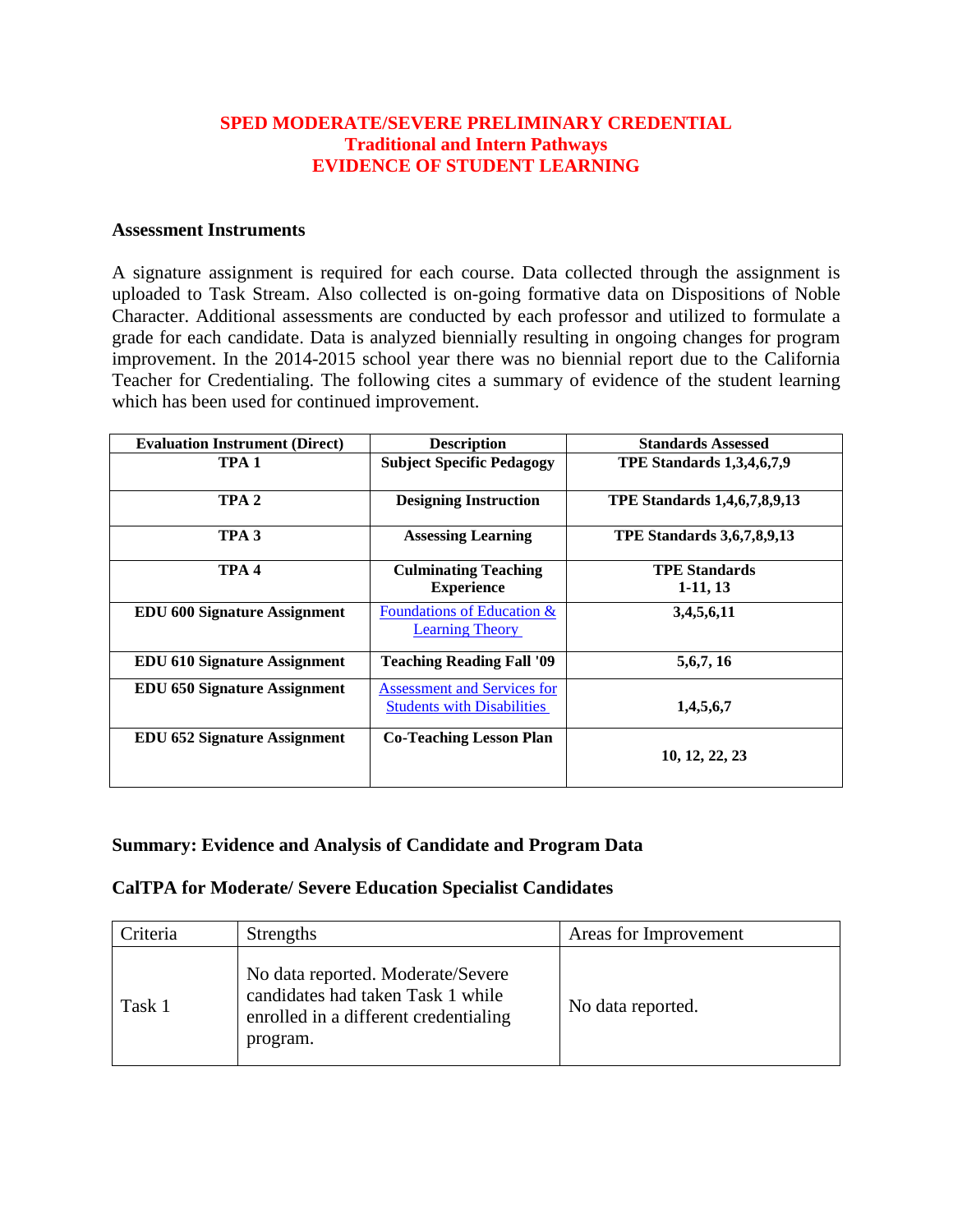| Task 2  | The candidates gave considerable effort<br>to learning about their students. The<br>candidates are receiving solid exposure<br>to and practice of how to design<br>effective instruction. 75% of our<br>candidates passed this task on the $2nd$<br>attempt. The average mean score was<br>only 2.87/4 | Our program needs to continue.<br>encouraging the practice of<br>making appropriate instructional<br>and content adaptations to meet<br>the needs of students.                                                                             |
|---------|--------------------------------------------------------------------------------------------------------------------------------------------------------------------------------------------------------------------------------------------------------------------------------------------------------|--------------------------------------------------------------------------------------------------------------------------------------------------------------------------------------------------------------------------------------------|
| Task #3 | Candidates are gaining proficiency in<br>planning developmentally appropriate<br>activities and reflecting on evidence of<br>student learning based on those<br>assessments. 60% of our candidates<br>passed this task on the 1st attempt;<br>100% on the $2nd$ attempt.                               | Candidates continue to be.<br>challenged in making adaptations<br>to their instruction, content, and<br>assessment in the effort to meet<br>the needs of their English Learners<br>and children who pose different<br>learning challenges. |
| Task #4 | The criteria in Task 4 became one of the<br>higher scoring criteria. Candidates<br>passed this task on the first attempt, with<br>an average mean score of 3.21/4                                                                                                                                      | Candidates are in the final clinical<br>practice experience and they<br>continue to be challenged with<br>developing appropriate adaptations<br>to meet the learning needs of all<br>students.                                             |

# **EDU 600 Philosophy of Education Signature Assignment**

| Criteria                                                                                        | Strengths                                                                              | Areas for Improvement                                           |
|-------------------------------------------------------------------------------------------------|----------------------------------------------------------------------------------------|-----------------------------------------------------------------|
| Knowledge of research-<br>based theories and<br>principles of human<br>learning and development | Candidates passed this<br>criteria with a mean score of<br>4.0/4                       | No improvement needed                                           |
| Knowledge about how<br>these theories affect<br>classroom practice.                             | Candidates passed this<br>criteria with mean scores<br>ranging from $3.17/4 - 4.0/4$ . | No improvement needed but<br>continued emphasis<br>recommended. |
| Reflection on how these<br>theories affect and resonate<br>with candidates' beliefs.            | Candidates passed this<br>criteria with mean scores<br>ranging from $3.0/4 - 4.0/4$ .  | No improvement needed but<br>continued emphasis<br>recommended. |
| Presentation is<br>grammatically correct,<br>spelling is correct, layout is<br>organized.       | Candidates passed this<br>criteria with a mean score of<br>4.0/4                       | No improvement needed.                                          |

# **EDU 610 Methods of Teaching Reading and Writing signature assignment**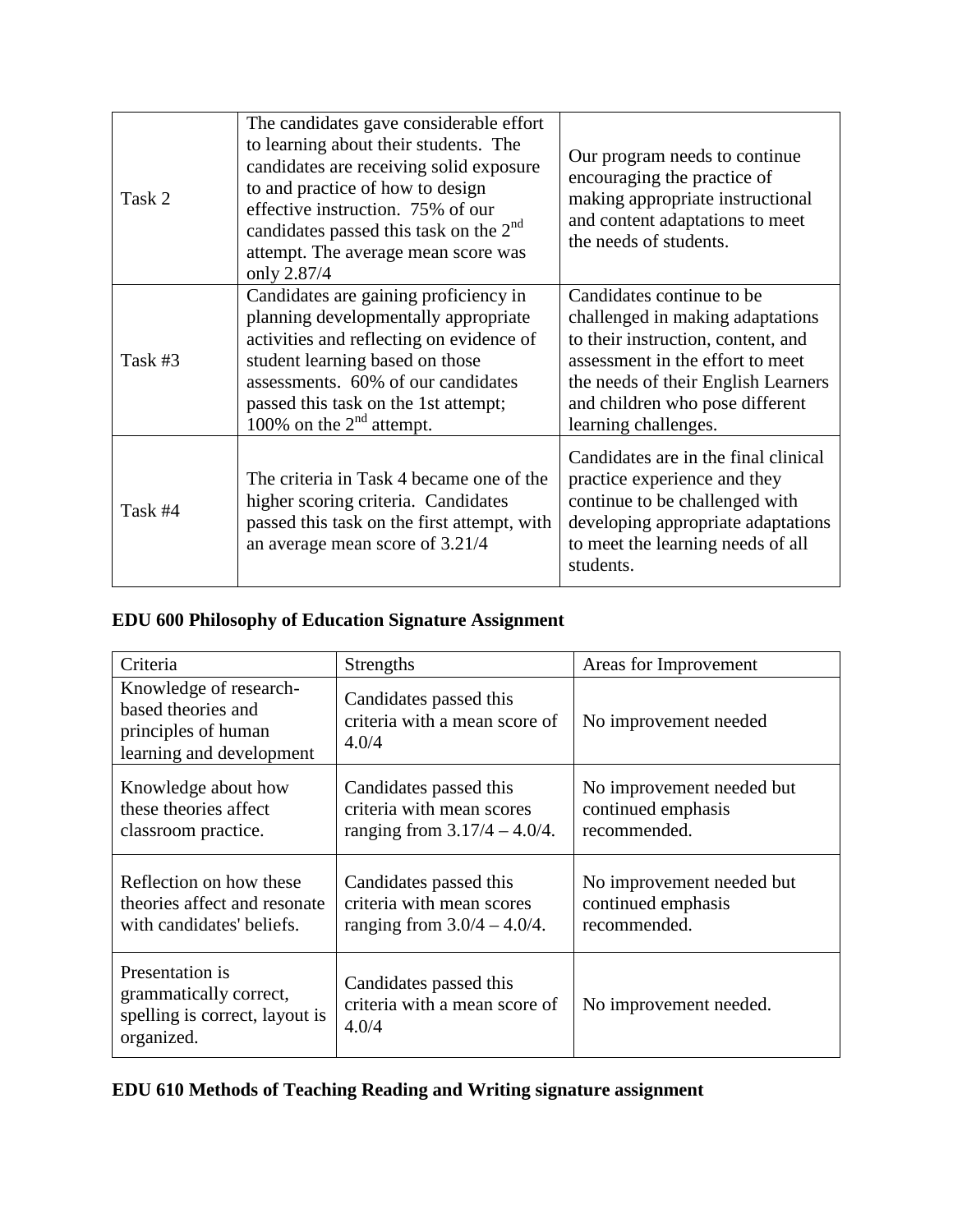| Criteria                                                                    | <b>Strengths</b>                                                                       | Areas for Improvement      |
|-----------------------------------------------------------------------------|----------------------------------------------------------------------------------------|----------------------------|
| Data collection through<br>anecdotal observation and<br>student conferences | Candidates passed this<br>criteria with mean scores<br>ranging from $3.75/4 - 4.0/4$ . | No improvement needed.     |
| Data collection to<br>determine student ELD<br>abilities                    | Candidates passed this<br>criteria with mean scores<br>ranging from $3.50/4 - 4.0/4$ . | No improvement needed.     |
| Data collection through                                                     | Candidates passed this                                                                 | No improvement needed with |
| administration of literacy                                                  | criteria with mean scores                                                              | continued emphasis         |
| assessment instruments                                                      | ranging from $3.25/4 - 4.0/4$                                                          | recommended.               |
| Reflection on student                                                       | Candidates passed this                                                                 | No improvement needed with |
| strengths and areas for                                                     | criteria with mean scores                                                              | continued emphasis         |
| growth                                                                      | ranging from $3.0/4 - 4.0/4$                                                           | recommended.               |
| Setting learning goals or                                                   | Candidates passed this                                                                 | No improvement needed with |
| next steps for student                                                      | criteria with mean scores                                                              | continued emphasis         |
| growth                                                                      | ranging from $3.0/4 - 4.0/4$                                                           | recommended.               |

# **EDU 650 Assessment and Services for Students with Disabilities signature assignment**

| Criteria                                                                                                                             | <b>Strengths</b>                                                                     | Areas for Improvement                                            |  |
|--------------------------------------------------------------------------------------------------------------------------------------|--------------------------------------------------------------------------------------|------------------------------------------------------------------|--|
| Ecological Inventory                                                                                                                 | Candidates passed this<br>criteria with means scores<br>ranging from $3.22/4$ 4.0/4  | No improvement needed with<br>continued emphasis<br>recommended. |  |
| Candidates passed this<br>Target behavior interfering<br>criteria with mean scores<br>with learning<br>ranging from $3.67/4 - 4.0/4$ |                                                                                      | No improvement needed with<br>continued emphasis<br>recommended. |  |
| Data collection of presence<br>and absence of behavior                                                                               | Candidates passed this<br>criteria with mean scores<br>ranging from $3.22/4 - 4.0/4$ | No improvement needed with<br>continued emphasis<br>recommended  |  |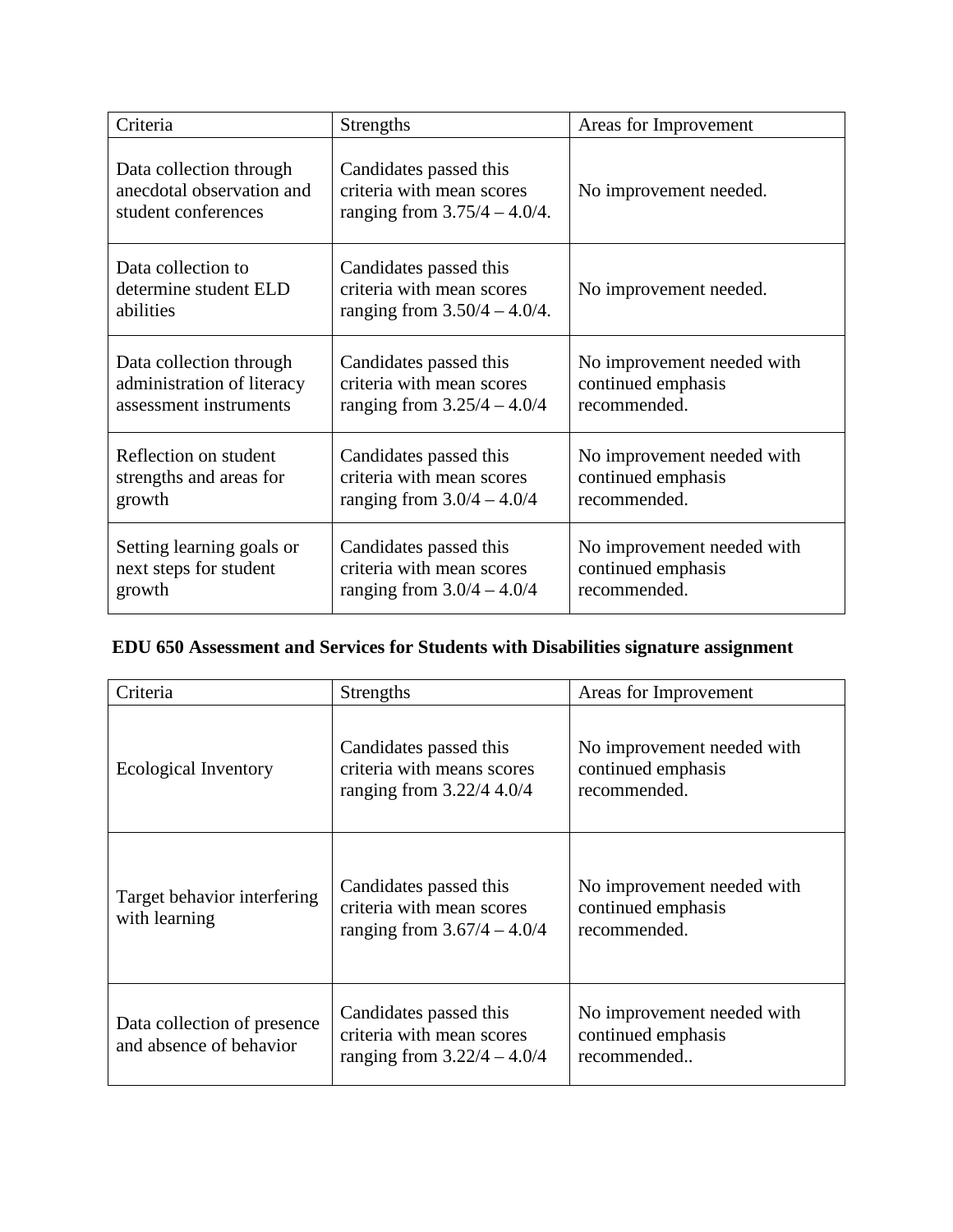| Functional analysis of data                                                                                      | Candidates passed this                                                               | No improvement needed with                                       |
|------------------------------------------------------------------------------------------------------------------|--------------------------------------------------------------------------------------|------------------------------------------------------------------|
| with hypothesis and                                                                                              | criteria with mean scores                                                            | continued emphasis                                               |
| rationale                                                                                                        | ranging from $3.22/4 - 4.0/4$                                                        | recommended.                                                     |
| Goal development: reduce                                                                                         | Candidates passed this                                                               | No improvement needed with                                       |
| behavior interfering with                                                                                        | criteria with mean scores                                                            | continued emphasis                                               |
| learning                                                                                                         | ranging from $3.22/4 - 4.0/4$                                                        | recommended.                                                     |
| Goal development: teach a<br>replacement behavior that<br>is socially acceptable and<br>leads to self-regulation | Candidates passed this<br>criteria with mean scores<br>ranging from $3.11/4 - 4.0/4$ | No improvement needed with<br>continued emphasis<br>recommended. |
| Goal development: access                                                                                         | Candidates passed this                                                               | No improvement needed with                                       |
| to an activity that enhances                                                                                     | criteria with mean scores                                                            | continued emphasis                                               |
| the quality of one's life.                                                                                       | ranging from $3.11/4 - 4.0/4$                                                        | recommended.                                                     |
| Reflection                                                                                                       | Candidates passed this<br>criteria with mean scores<br>ranging from $3.11/4 - 4.0/4$ | No improvement needed with<br>continued emphasis<br>recommended. |

|  | EDU 652 Consultation and Collaboration for IEPs signature assignment |  |  |  |
|--|----------------------------------------------------------------------|--|--|--|
|  |                                                                      |  |  |  |

| Criteria                                                                                                               | <b>Strengths</b>                                                                      | Areas for Improvement                                                               |
|------------------------------------------------------------------------------------------------------------------------|---------------------------------------------------------------------------------------|-------------------------------------------------------------------------------------|
| Common core standards<br>and lesson plan objectives                                                                    | Candidates passed this<br>criteria with mean scores<br>ranging from $2.5/4 - 4.0/4$   | Program team needs to review<br>Intern performance on this<br>signature assignment. |
| Additional considerations<br>for students                                                                              | Candidates passed this<br>criteria with mean scores<br>ranging from $3.5/4 - 4.0/4$   | No improvement needed.                                                              |
| Considerations for<br>enhancing, materials<br>(content) and assessment<br>(student product) with co-<br>teaching staff | Candidates passed this<br>criteria with mean scores<br>ranging from $3.0/4 - 4.0/4$ . | No improvement needed but<br>continued emphasis<br>recommended.                     |